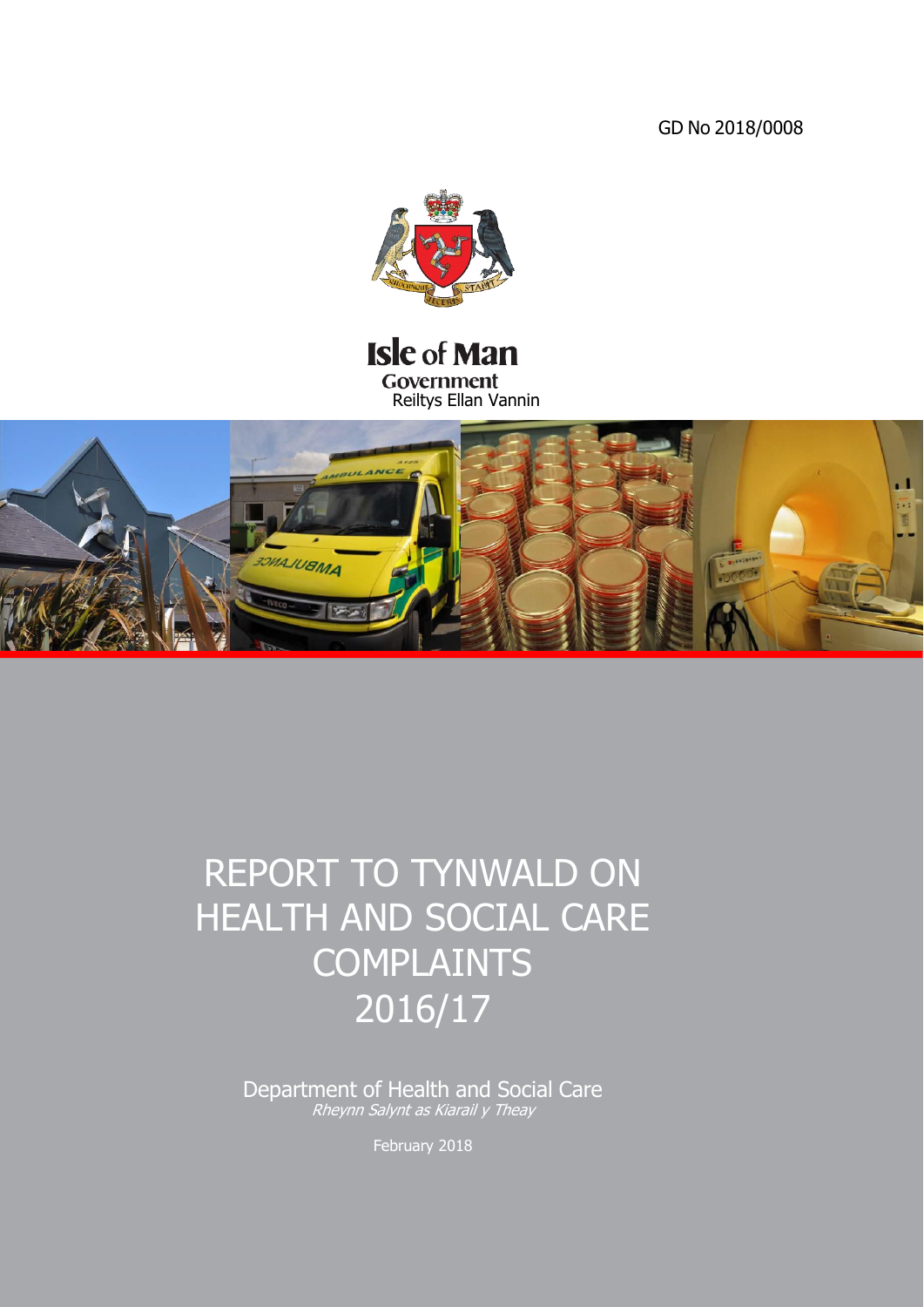# **Contents**

| 1.  |  |
|-----|--|
| 2.  |  |
| 3.  |  |
| 4.  |  |
| 5.  |  |
| 6.  |  |
| 7.  |  |
| 8.  |  |
| 9.  |  |
| 10. |  |
| 11. |  |
| 12. |  |
| 13. |  |
| 14. |  |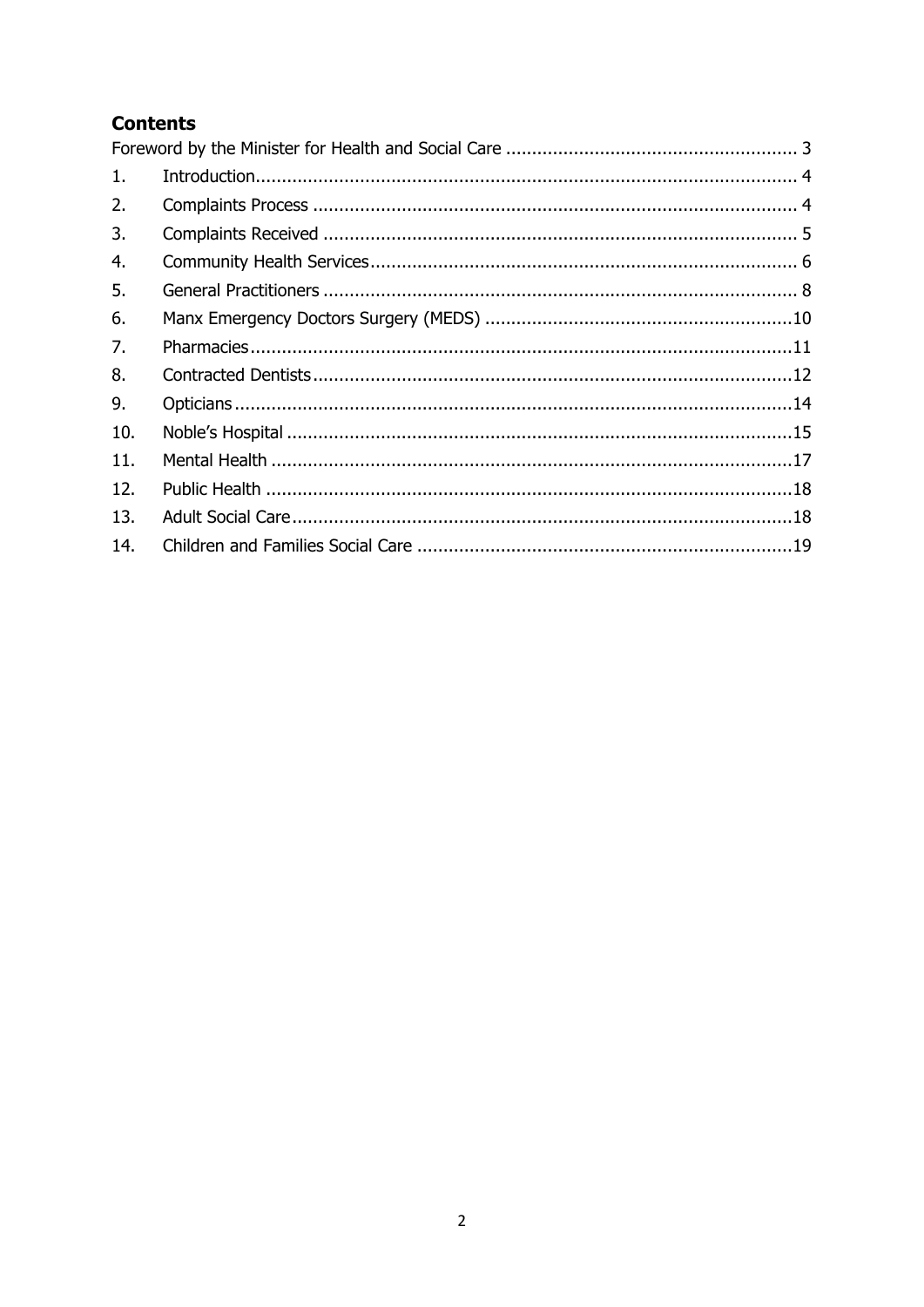### <span id="page-2-0"></span>**Foreword by the Minister for Health and Social Care**

To The Hon. Stephen Rodan, MLC, President of Tynwald, and the Hon. Council and Keys in Tynwald assembled.

A huge number of interactions take place each year between the users of Department of Health and Social Care services, our staff (in many roles) and other service providers. Overall, the level of satisfaction with our services is high. Unfortunately, sometimes our high standards slip and result in a complaint.

Most complaints are dealt with quickly through local resolution: with only a small number requiring further investigation and even less needing an independent review.

Complaints are welcomed, and can help us to learn and improve our services. Being open about what has caused people concerns is also an important aspect of this process.



Hon. David Ashford, MHK Minister for Health and Social Care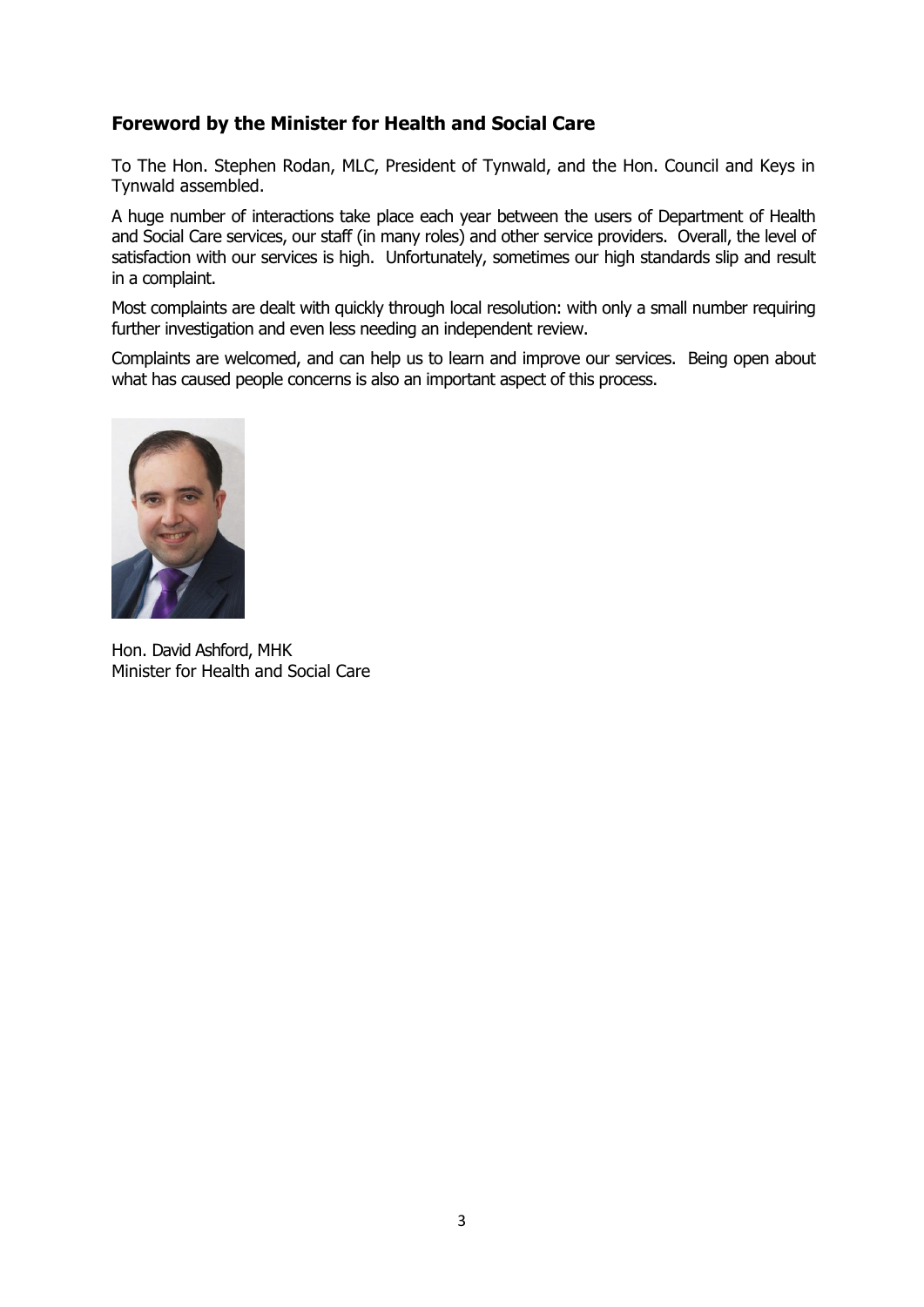# <span id="page-3-0"></span>**1. Introduction**

This report covers the year from April 2016 to March 2017.

The National Health Service (Complaints) Regulations 2004, which are made under the National Health Service Act 2001, require the Department of Health and Social Care (DHSC) to prepare an annual report on its handling and consideration of complaints, and to lay the report before Tynwald.

Although there is currently no similar legal obligation in respect of social care complaints, the DHSC has undertaken to also include those complaints in this year's report as, once the National Health and Care Service Act 2016 comes into operation, the DHSC is intending to introduce an amalgamated health and social care complaints process.

This report will detail by category the complaints received by the DHSC and, where relevant, by its commissioned or contracted service providers; and will summarise how those complaints have been handled.

Those complaints which have been referred for resolution to the health service Independent Review Body (IRB) are reported in its own report, which is also laid before Tynwald. This report will, therefore, comment only on how the recommendations of the IRB have been addressed by the DHSC and service providers.

The DHSC views complaints as an opportunity for service users to let us know what causes dissatisfaction, to have their concerns considered in a fair, transparent and equitable manner and for us to learn lessons and share experiences so that similar complaints are not made in the future.

### <span id="page-3-1"></span>**2. Complaints Process**

A service user who wishes to complain about any aspect of health and care services should, in the first instance, talk to the person who is most directly involved in their care. If they are being treated in hospital this may be the consultant in charge of their care or the nurse in charge of the ward. In the community it may be a GP, community nurse, social worker or a practice manager.

At that stage, as long as both parties are content, the matter can be dealt with through dialogue and does not need to be recorded in writing. However, the service user should always be made aware that they can ask for their complaint to be referred for formal local resolution through the department's internal complaints processes, or, if the matter is still not resolved, for external resolution.

### **Local Resolution**

Once a service user has requested formal local resolution the complaint will be recorded. At this stage, both the DHSC and service providers are required to record how the complaints are managed.

Most complaints are resolved at local resolution, but service users should be made aware that they can request further investigation and/or refer their complaint to the IRB.

### **Further Investigation**

If the service user is not satisfied after local resolution, they can request further investigation by a senior DHSC manager, unconnected with the case. Again, service users should be made aware that they can refer for a review which is completely independent of the DHSC.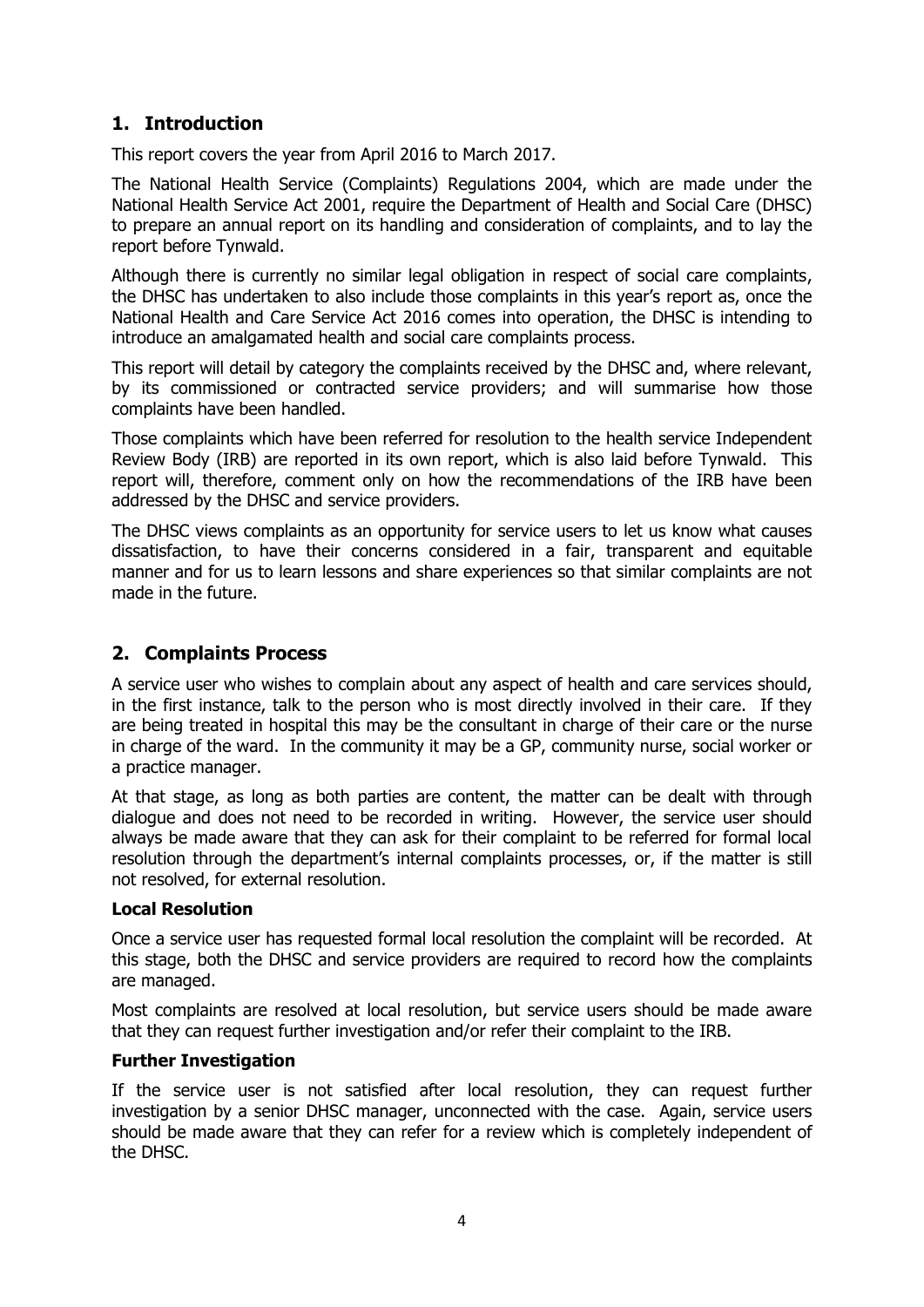### **Independent Review Body**

The procedure to be followed by the Health IRB is set down in the Complaints Regulations and in the separate National Health Service (Independent Review Body) Regulations 2004.

There is currently no provision for most social care complaints to be referred to an IRB. After the internal DHSC investigation stage, these complaints are therefore referred to an independent person for review.

The absence of a social care IRB process will be addressed as part of the amalgamation of the complaints processes mentioned earlier.

### <span id="page-4-0"></span>**3. Complaints Received**

The following tables show the number and types of complaints received during 2016/17, and a summary of the outcomes.

It should be noted that some complaints involve more than one service area; therefore, they could be recorded as having been received more than once in these statistics. Also, in some cases the handling of the complaint will be centralised, meaning that only one outcome may be recorded in the area where the complaint was handled.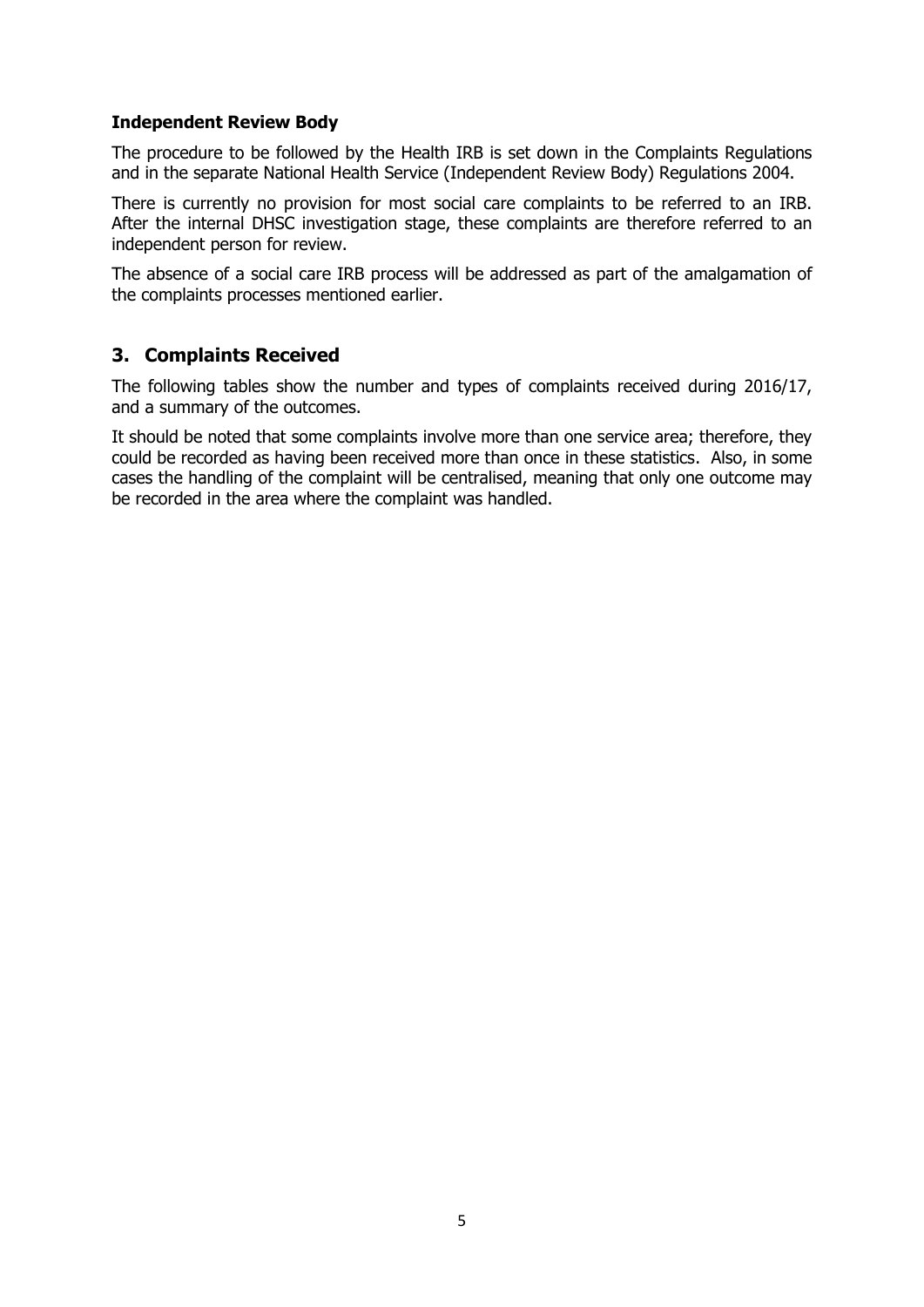### <span id="page-5-0"></span>**4. Community Health Services**

Summary of Complaints Received

| <b>Service Area</b>       | 14/15 | 15/16 | 16/17          |
|---------------------------|-------|-------|----------------|
| <b>Community Nursing</b>  | 3     | 1     | 2              |
|                           |       |       |                |
| Salaried Dental           | 4     | 4     | 2              |
| Ambulance                 | 6     | 2     | $\overline{2}$ |
| <b>RDCH</b>               | 4     | 3     | 2              |
| Prison health care        | 3     | 1     | 3              |
| <b>SPLT</b>               | 3     | 1     | 1              |
| Podiatry                  | 1     | 0     | 0              |
| OТ                        |       | 1     | 2              |
| Physiotherapy             |       | 7     | 7              |
| <b>Wheelchair Service</b> |       |       | 2              |
| <b>Family Planning</b>    | O     | 2     | 0              |
| Prosthetics               |       | 1     | 0              |
| Children<br>& Families    | 0     | 0     | $\overline{2}$ |
| (health)                  |       |       |                |
| Paediatrics               | 0     | 0     | 3              |
| <b>Total</b>              | 24    | 23    | 28 **          |

\*\* 4 complaints were joint responses with Noble's Hospital and 1 was a joint response with a GP Practice, and therefore will be duplicated on their returns.

| <b>Complaints Topics</b> | 14/15 | 15/16 | 16/17 |
|--------------------------|-------|-------|-------|
| <b>Care Delivery</b>     |       | 12    | 15    |
| Service delivery         | 16    |       | 6     |
| Staff attitude           | q     | 3     |       |
| Delay in treatment/lack  | U     | 5     | っ     |
| of service               |       |       |       |
| Injury caused            |       |       |       |
| Miscommunication         |       |       |       |
| <b>Total</b>             | 30    | 25    | 30    |

Some complaints included more than one issue.

### Responses to Complaints

16 of the 28 complaints received were dealt with within the required timescale of 20 working days from receipt of the complaint.

2 complaints were still open as at  $31<sup>st</sup>$  March 2017.

5 complaints were classified as unfounded in their entirety.

A training session for managers was held during the year, stressing responsibilities with regard to responding to complaints, and the reasons for the short timeframes. Further work is required to ensure that there is improvement in turnaround times.

An audit of the Complaints Standard Operating Procedure/pathway is planned for 2017/18 to identify where within the process the key problems lie. Following this further complaints handling training will be delivered.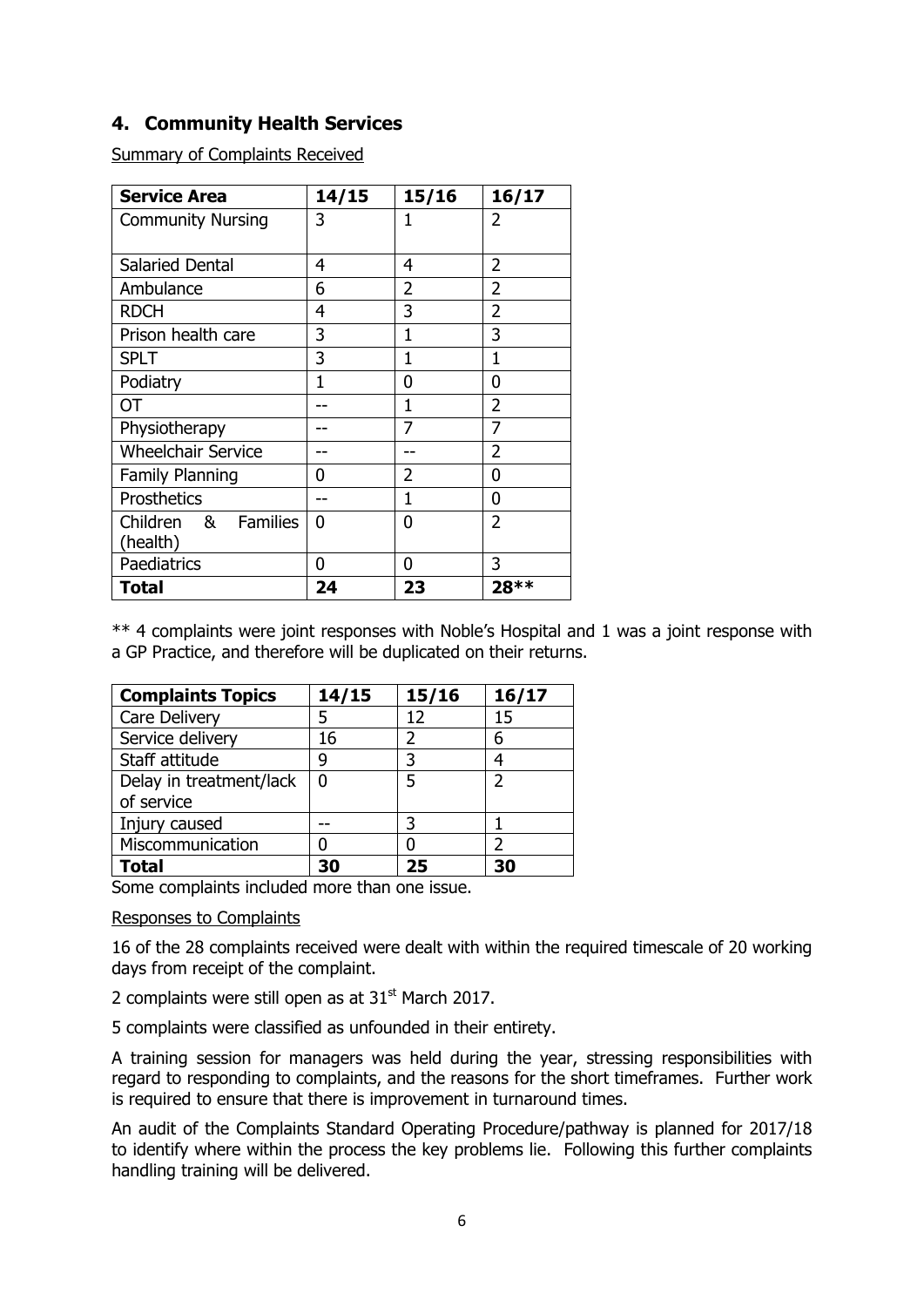### Summary of Action Taken

The majority of complaints received required no direct action by Community Health Services, other than an explanation and reassurance of the complainants. All complainants received explanations regarding the care and/or service they received and where appropriate, a full apology.

All complaints which identified areas for improvement have been acted upon.

Actions taken as a result of complaints received included:

- Training in basic orthopaedic competencies is now being delivered to all acute physiotherapy staff, in order they can cover immediate needs created by staff shortages
- Speech & Language Therapy Services have plans to introduce formal consent document to enable parents to consent to staff sharing information with specific health/education team members
- There has been staff reflection on perceptions of attitude, and reflection and training in communication styles and techniques to meet varying patient needs
- Training for occupational & physiotherapy staff is planned regarding basic splint management

The most common topic of complaint was about care provided. Where no issues were found in respect of care delivery, it was usually because the complaint had arisen from expectations of the public being at variance from the actual care which can be provided.

This suggests that the DHSC needs to communicate better with people about what they are entitled to, or can expect from our services.

Complaints about staff attitude remain infrequent.

The general level of complaints is low and is in line with recent patient survey results.

#### Independent Review Body Referrals

No reports were received from the IRB between April 2016 and March 2017 for Community Health Services.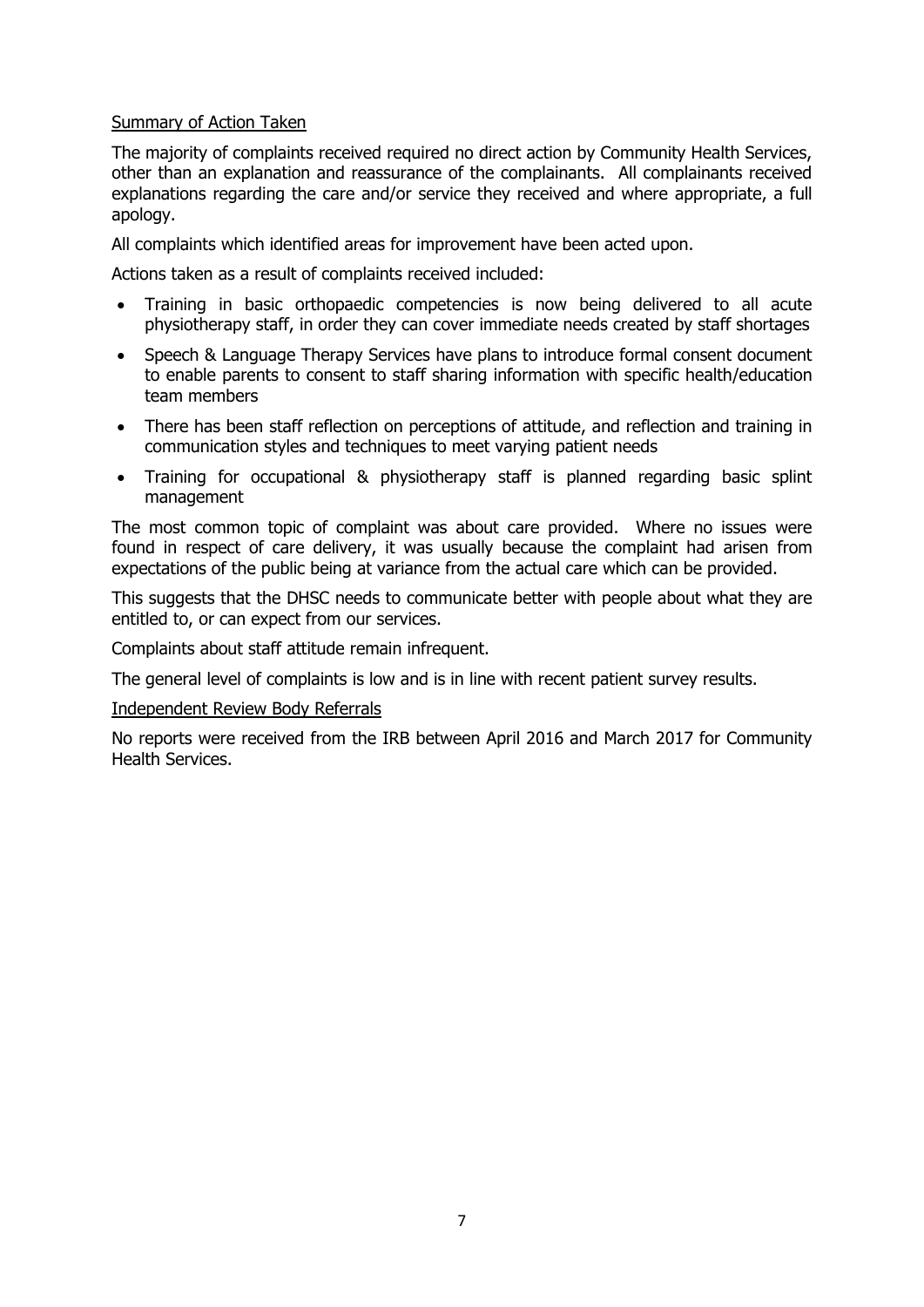# <span id="page-7-0"></span>**5. General Practitioners**

Summary of Complaints Received

| <b>Complaints Topics</b>                                         | 14/15          | 15/16          | 16/17          |
|------------------------------------------------------------------|----------------|----------------|----------------|
| <b>GP Attitude</b>                                               | 9              | 7              | 6              |
| Treatment by clinical<br>staff                                   | 5              | 10             | 12             |
| Attitude of reception<br>staff                                   | 6              | $\overline{2}$ | $\mathbf{1}$   |
| Appointment system                                               | $\overline{2}$ | 4              | 5              |
| Time spent in waiting<br>room                                    | $\overline{2}$ | $\overline{0}$ | $\Omega$       |
| Data protection<br>issues/incorrect<br>computer records          | $\overline{2}$ | $\overline{0}$ | $\overline{0}$ |
| <b>Administration errors</b>                                     | $\overline{7}$ | 12             | $\mathbf{1}$   |
| Patient confidentiality<br>issues                                | $\mathbf{1}$   | 0              | 0              |
| Tests/results not acted<br>upon in a timely<br>manner            | $\overline{2}$ | $\overline{1}$ | $\overline{0}$ |
| Miscommunication<br>between GP, patient<br>and community staff   | $\mathbf{1}$   | $\overline{0}$ | $\overline{0}$ |
| Patient not meeting<br>criteria for cosmetic<br>treatment on NHS | $\mathbf{1}$   | 0              | 0              |
| Delay in referral                                                | 0              | 0              | $\mathbf{1}$   |
| Lack of medication<br>review                                     | $\Omega$       | 0              | $\mathbf{1}$   |
| Delayed/missed<br>diagnosis                                      | $\overline{0}$ | 0              | 4              |
| Unhappy with charge<br>for travel vaccines                       | $\Omega$       | $\overline{0}$ | $\mathbf{1}$   |
| <b>Total</b>                                                     | 38             | 36             | 32             |

### Responses to Complaints

Since August 2015, all complaints received by a GP practice must be sent to the DHSC for recording and monitoring. The practice must also subsequently provide a report to the DHSC on the outcomes and findings of the complaint investigation. This process means that the DHSC is better able to track complaints and has access to more comprehensive reports.

All of the complaints received during 2016/17 were responded to with an explanation and, where appropriate, an apology.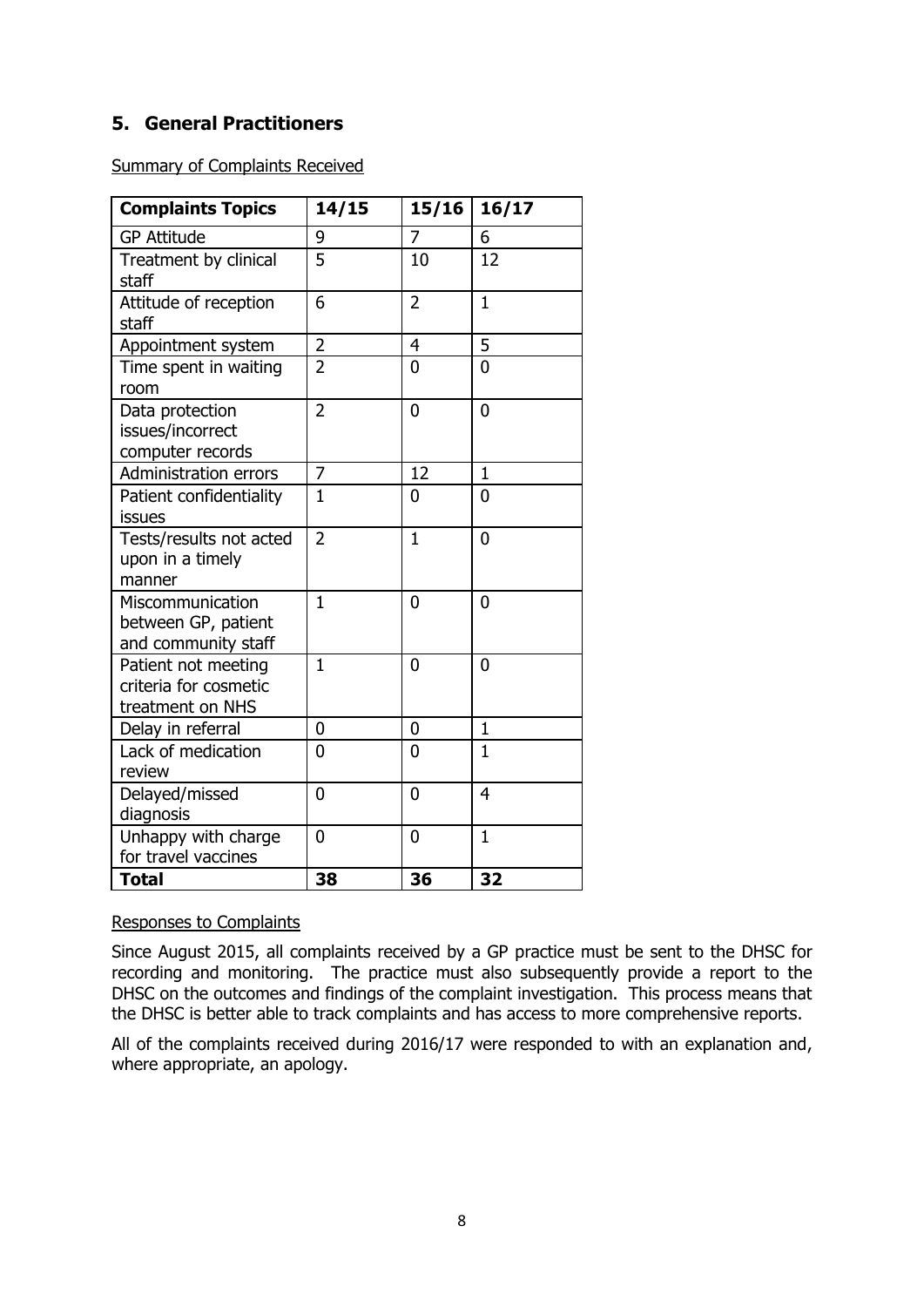### Summary of Action Taken

Outcomes and recommendations from complaint investigations were discussed at practice meetings and reviews of policies and procedures were undertaken where necessary.

Reports received from GP practices gave examples of specific actions that were taken following the investigations, and further steps being taken to identify vulnerable patients. Clinicians were also reminded to be mindful of their manner during consultations, and consideration was given to ways of improving the current provision of available appointments in the practice.

Where appropriate, GPs have accepted the outcomes of complaint investigations as learning experiences and have reflected on them at their appraisals.

Two complaints under the category of delayed/missed diagnosis are the subject of on-going legal claims and are currently on hold.

#### Independent Review Body Referrals

During 2016/17 no complaints reports were received from the IRB.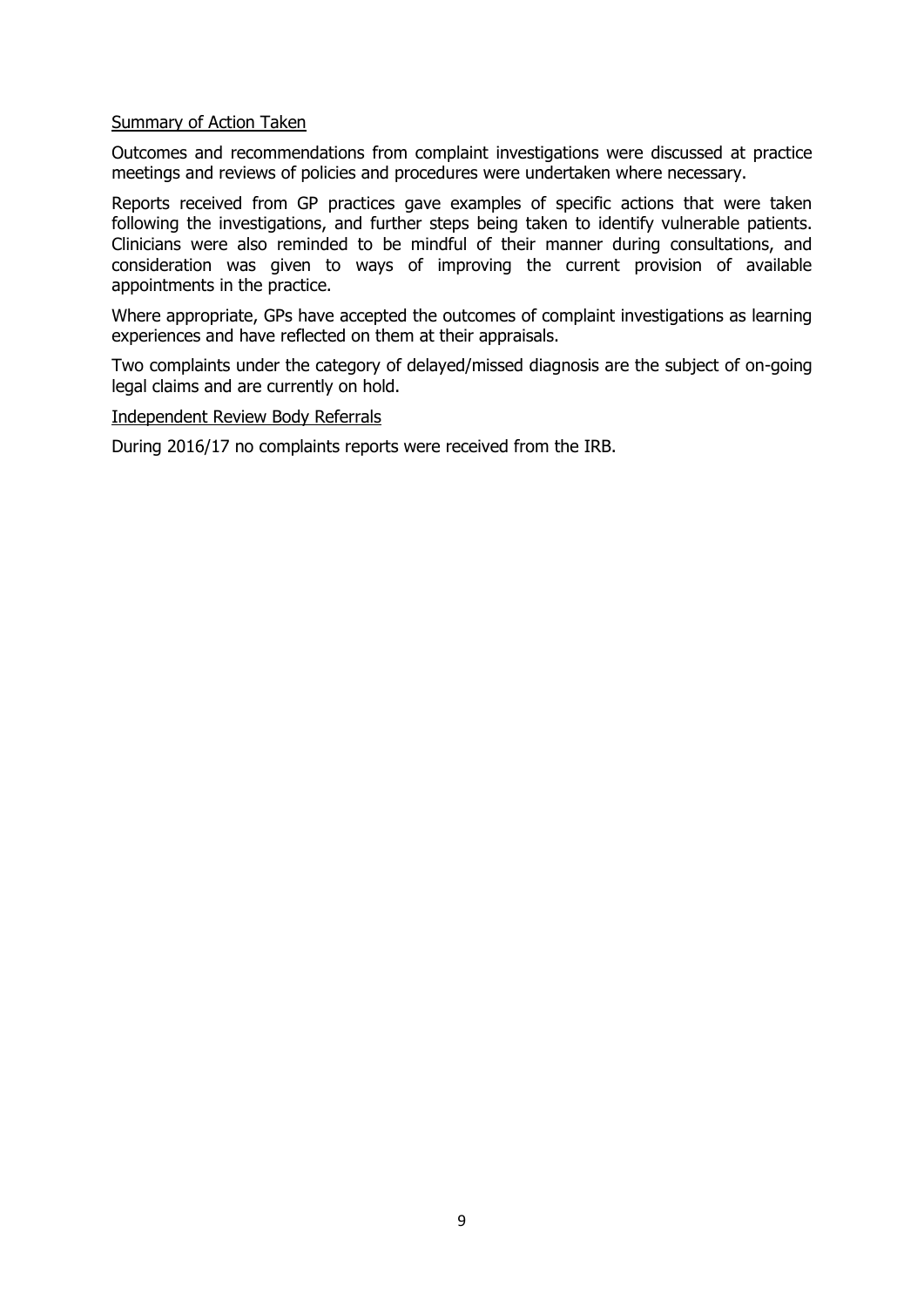# <span id="page-9-0"></span>**6. Manx Emergency Doctors Surgery (MEDS)**

Summary of Complaints Received

| <b>Complaints Topics</b> | 15/16 | 16/17 |
|--------------------------|-------|-------|
| <b>Care Delivery</b>     |       |       |
| Service delivery         |       |       |
| Staff attitude           | 5     |       |
| Staff skills             | ი     |       |
| <b>Medication Issues</b> | 7     |       |
| <b>Practice Policies</b> |       |       |
| Total                    |       |       |

Figures are only available for the MEDS service since 2015/16

### Responses to Complaints

Three out of the four complaints received during 2016/17 were responded to with an explanation and (where appropriate) an apology within the 20 days required by the complaints regulations. The 20 day period was extended in respect of 1 complaint.

#### Summary of Action Taken

In respect of both of the service delivery complaints the matter was resolved at the local resolution stage following an explanation of the processes around prescription collection, and the availability of doctors on call (including around the festive period).

In respect of the care delivery complaint, an explanation and reassurance was given around referral criteria and waiting room prioritisation.

#### Independent Review Body Referrals

During 2016/17 there was one report received from the IRB.

At a meeting between DHSC officers and the IRB it was noted and accepted that the MEDS telephone number was now well publicised. The complainant was notified and accepted this as resolution of their complaint.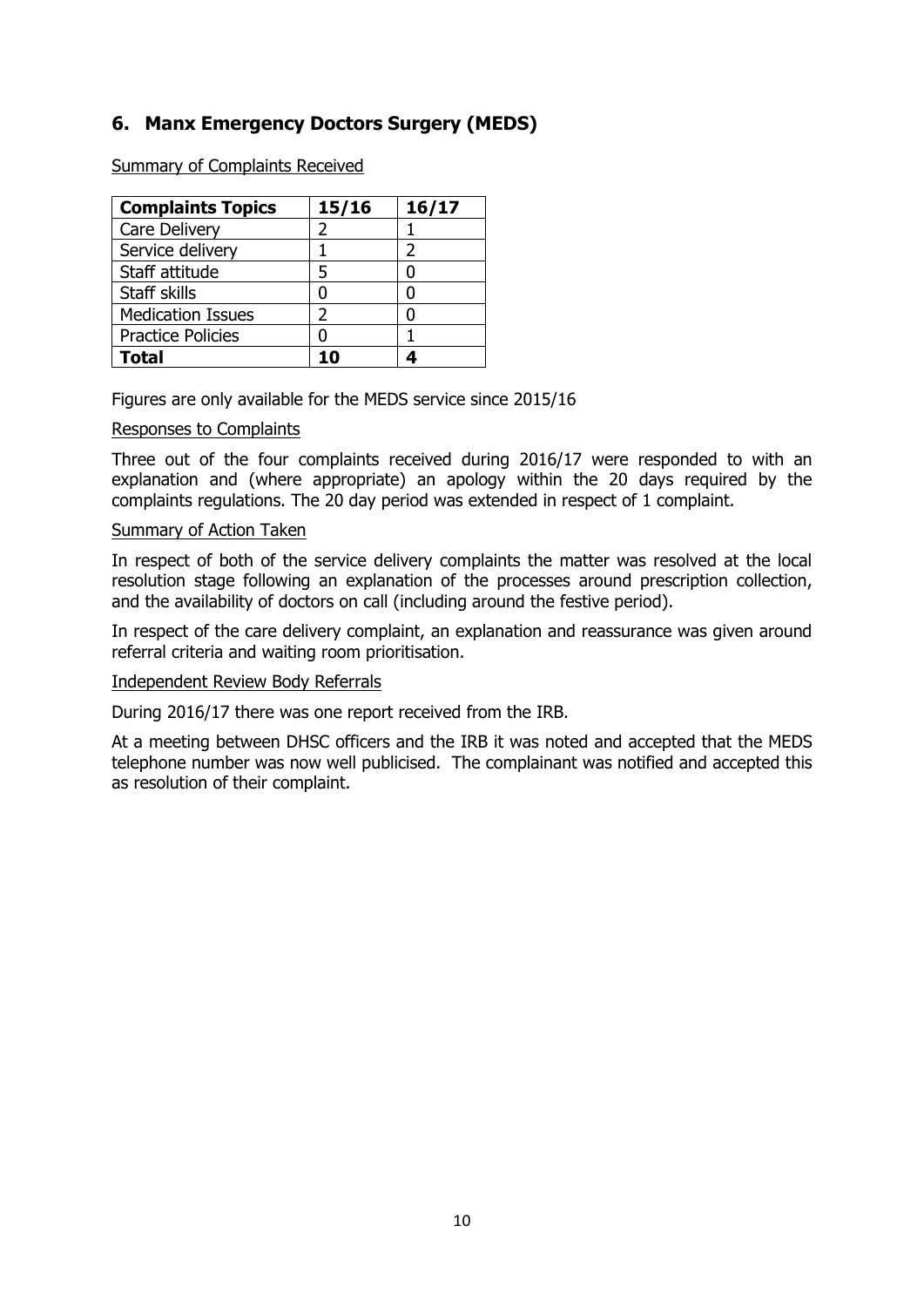# <span id="page-10-0"></span>**7. Pharmacies**

Summary of Complaints Received

| <b>Complaints Topics</b> | 16/17 |
|--------------------------|-------|
| Customer Service         |       |
| Complaints               |       |
| <b>Dispensing Issues</b> | 10    |
| Total                    | 17    |

Note: the above statistics do not include incidents (such as dispensing errors) which were not formally raised as complaints, although these were erroneously included in the statistics in previous versions of this report. Incidents are, however, reported to the DHSC separately for learning purposes.

### Responses to Complaints

All of the complaints received during 2016/17 were fully investigated by the pharmacies concerned and were responded to with an explanation and, where appropriate, an apology.

### Summary of Action Taken

Examples of complaints included:

- Availability of medication at the time anticipated by the complainant
- Lack of clarity on the prescription resulting in mis-labelling
- Dissatisfaction with information provided by pharmacist.

All complaints were investigated internally by the pharmacies involved and, where appropriate were referred to the DHSC for additional investigation, including, if necessary, with the involvement of the Pharmaceutical Advisor.

Additional assistance was provided to the complainants wherever possible to resolve the complaint and where required, additional customer care and process training was given.

In all cases, steps had been taken to avoid a recurrence and, where necessary, standard operating procedures have been revisited.

### Independent Review Body Referrals

No reports were received from the IRB in respect of complaints regarding pharmacies.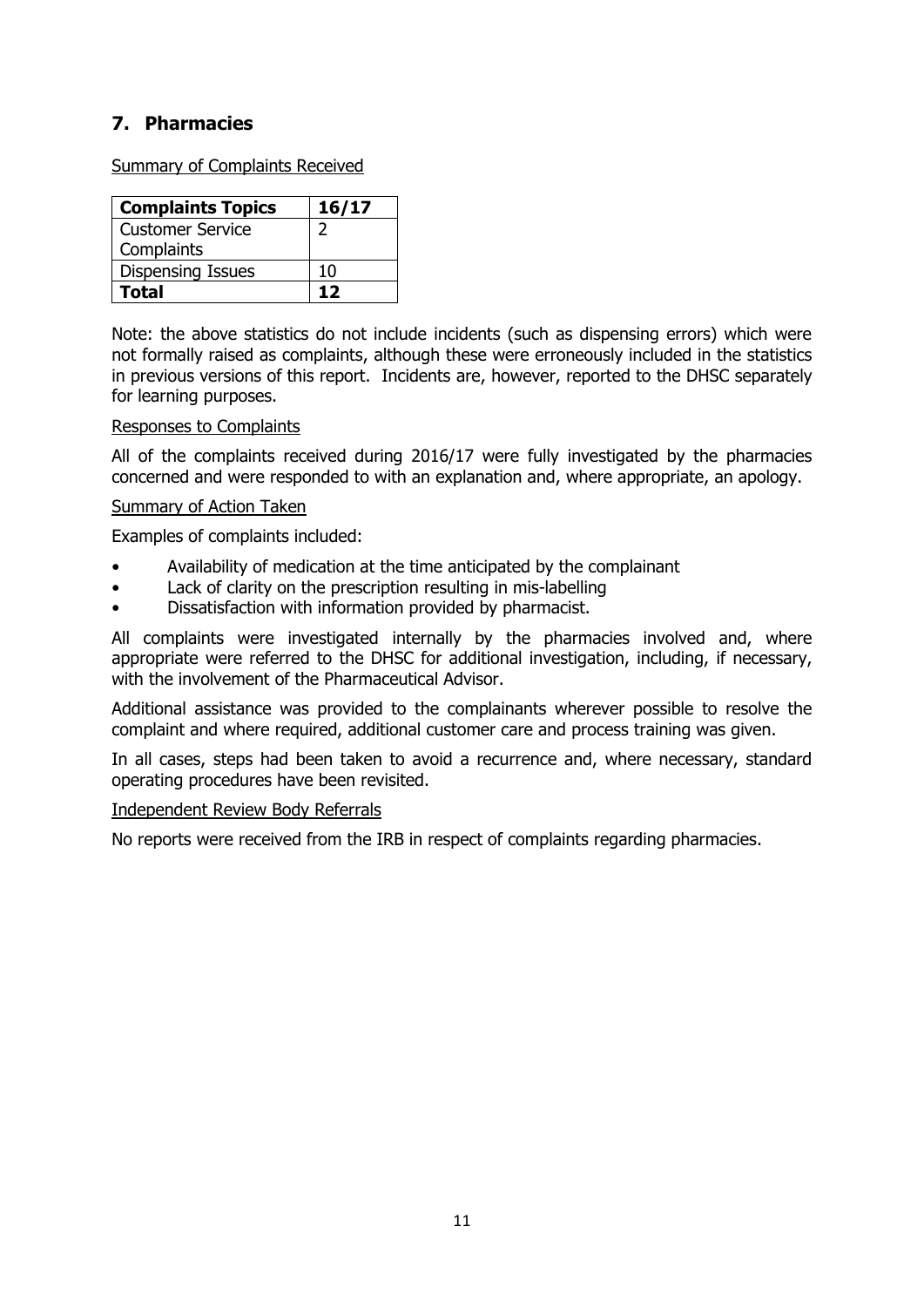# <span id="page-11-0"></span>**8. Contracted Dentists**

Summary of Complaints Received

| <b>Complaint Topics</b> | 14/15 | 15/16 | 16/17 |
|-------------------------|-------|-------|-------|
| Treatment by            | g     | 14    | 14    |
| clinician               |       |       |       |
| Attitude of staff       | 3     |       | O     |
| Patient behaviour       | 2     |       | O     |
| incidents               |       |       |       |
| Administration/other    | 24    |       | 6     |
| <b>Practice Policy</b>  |       | 12    | 15    |
| Shortage of staff       |       | 12    | N     |
| Unhappy with            |       | 2     |       |
| allocated dentist       |       |       |       |
| Charges for dental      |       |       | 2     |
| treatment               |       |       |       |
| <b>Total</b>            | 39    | 41    | 38    |

### Responses to Complaints

NHS dental practices are responsible for carrying out their own local resolution into complaints and for responding directly to the patient. Any complaints received by the DHSC were acknowledged, and the complainant was advised that they needed to refer the matter to the dental practice in the first instance. As part of this response the complainant is asked if they are content for the complaint to be forwarded to the practice on their behalf, and where this consent is received this is done.

Of the 38 complaints received, 15 were resolved and responded to on the same day that they were received. A further 12 were resolved and responded to within one week, 5 within two weeks and 2 more within the required 20 days.

With regard to the remaining 4 complaints, the complainants were kept fully updated as to the reasons for not meeting the 20 day timescale, which generally related to having to obtain information from the DHSC about policies and/or extensive research of a patient's records and treatment history.

### Summary of Action Taken

The majority of the complaints received by the dental practices (15 out of 38) related to practice policies and, in particular, the removal of patients from practice lists for nonattendance over a period of time, or non-attendance at appointments. Ten of the patients were reinstated by the practice in question, 3 were placed on the practice internal waiting list for a different dentist and 2 requests to change dentist were refused due to confirmed poor attendance.

It should be noted that during the period of this report all individuals waiting to be allocated to a dentist by the DHSC, were given a place at an NHS dental practice. Therefore, any patients who were not reinstated after being removed from a dentist's list would have had an option to go elsewhere.

During the period, the DHSC has also improved its dental services patient information webpage which includes an explanation of why patients need to keep regular appointments.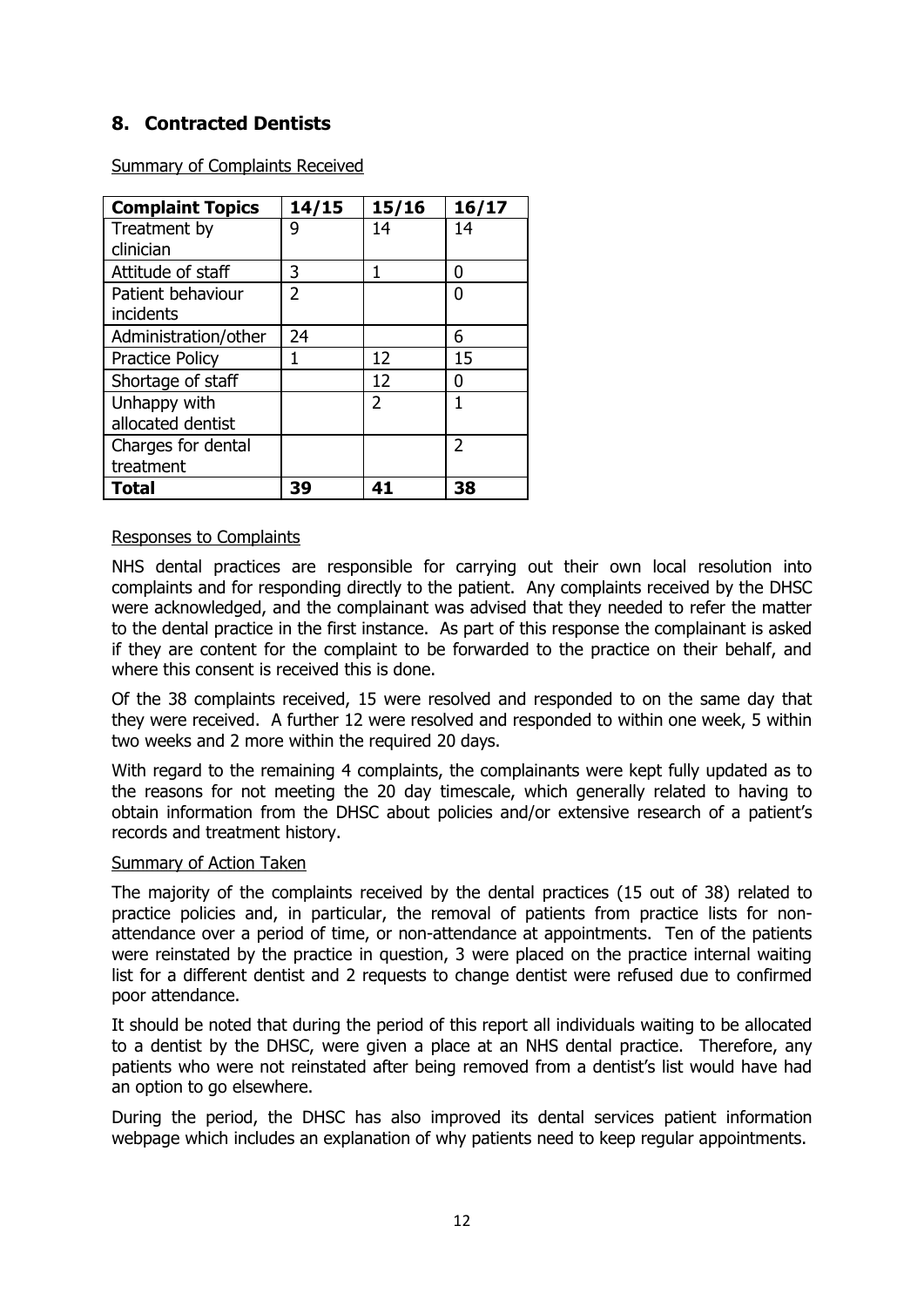It is the intention of the DHSC to change the way that dental complaints are handled to ensure that all complaints are fully recorded and are auditable. Unfortunately, it was not been possible to introduce this in 2016/17. It will be a priority for 2017/18.

### Independent Review Body Referrals

The Department received reports about two complaint referrals. One of these complaints was regarding a mixture of private & NHS dental treatment and unsatisfactory communication from the dentist to the patient. The IRB did not consider this was a case where they could provide a remedy but neither did they feel it was left unresolved.

<span id="page-12-0"></span>The second complaint was about a patient who believed that they would not have had to have a tooth extracted if they had received treatment for an infection sooner. After speaking with the responsible contractor the IRB reported that the contractual information provided to the contractor could have been clearer and the contractor resolved the patient's complaint via local resolution. The Department has contested the report finding and is waiting for the IRB to respond.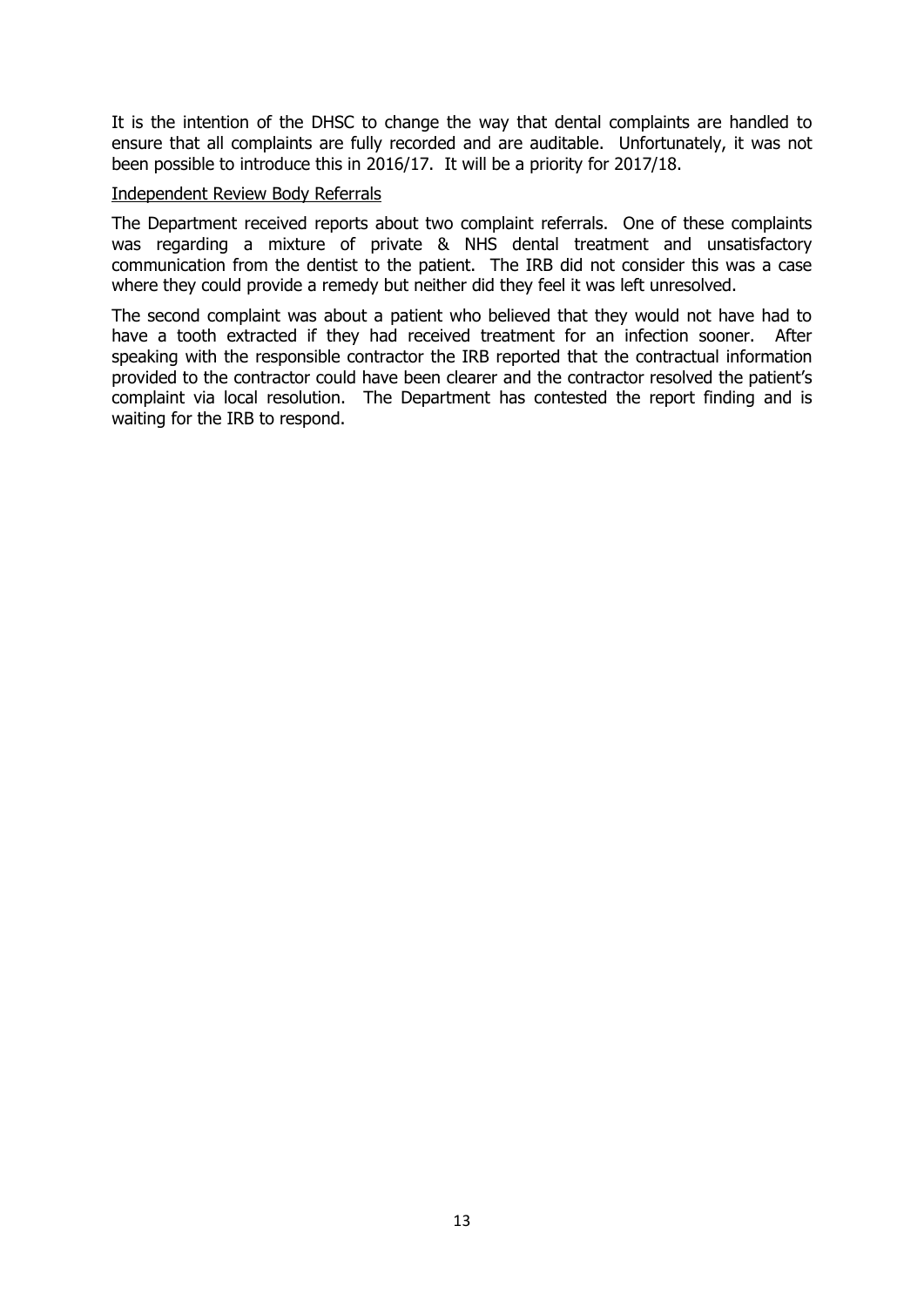# **9. Opticians**

Summary of Complaints Received

| <b>Complaints Topics</b> | 14/15 | 15/16         | 16/17 |
|--------------------------|-------|---------------|-------|
| Treatment by             | 19    |               |       |
| clinician                |       |               |       |
| Attitude of staff        |       |               |       |
| Patients behaviour       |       |               |       |
| incidents                |       |               |       |
| Administration/other     |       |               |       |
| Late/availability of     |       | 5             |       |
| appointments             |       |               |       |
| Shortage of staff        |       | $\mathcal{P}$ |       |
| <b>Total</b>             | 19    |               |       |

Response to Complaint and Summary of Action Taken

Only one complaint was recorded in respect of the 7 practices (11 practice premises) in 2016/17. That complaint was received verbally and an apology letter was sent the following day. No further contact has been received therefore the matter was considered resolved within the 20 day timescale. Procedures at the practice were reviewed to reduce the risk of a similar complaint.

### Independent Review Body Referrals

No reports were received from the IRB in respect of complaints about ophthalmic services.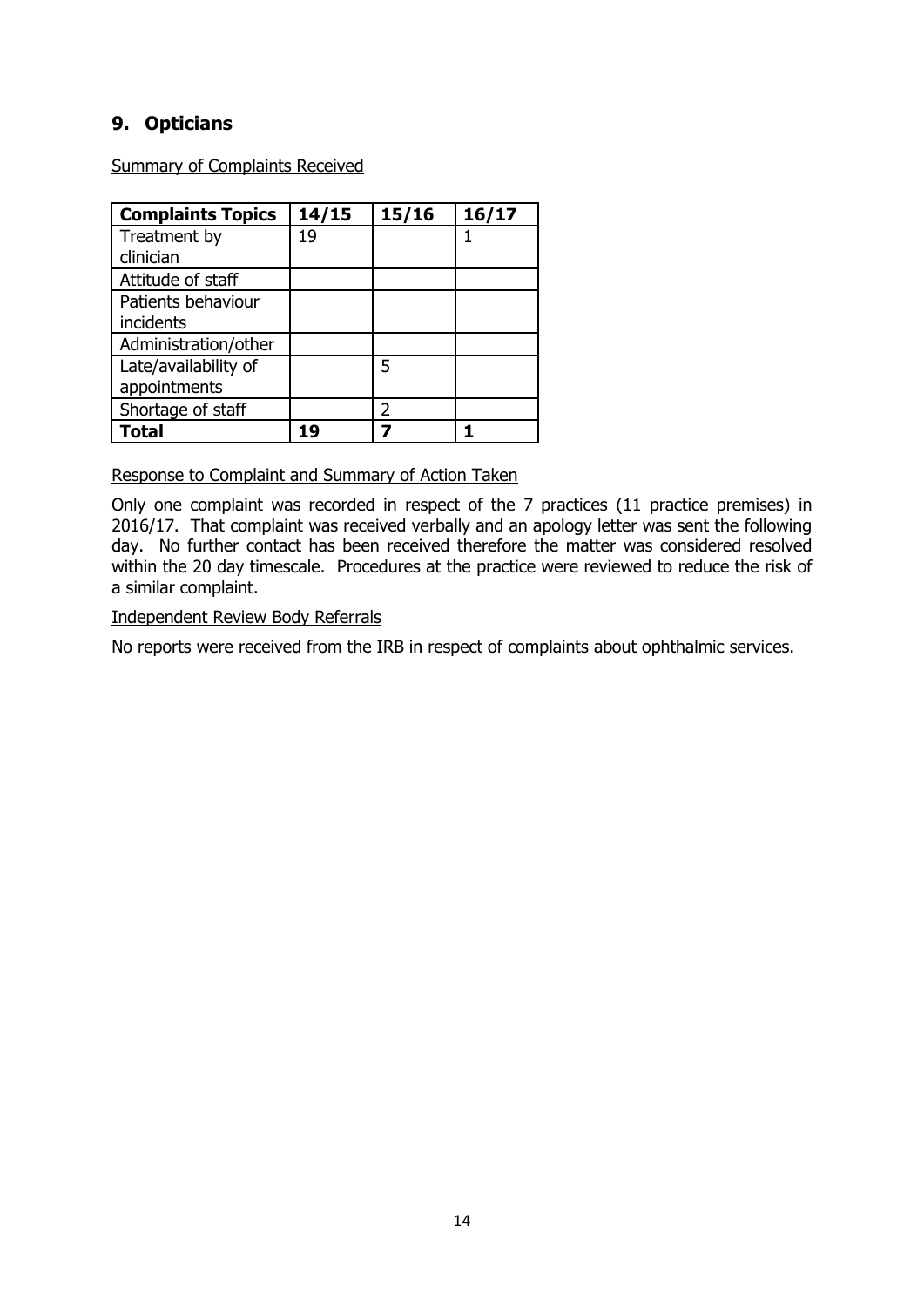# <span id="page-14-0"></span>**10. Noble's Hospital**

Summary of Complaints Received

| <b>Complaints Topics</b>          | 15/2016        | 16/17          |
|-----------------------------------|----------------|----------------|
| <b>Access to Personal Records</b> | 0              | 1              |
| All aspects of Clinical Treatment | 85             | 81             |
| Appointments, Delays &            | 26             | 28             |
| Cancellations                     |                |                |
| Attitude of Staff                 | 17             | 19             |
| Breach of Patient Confidentiality | $\overline{2}$ | $\mathbf{1}$   |
| Communication/Information         | 39             | 45             |
| <b>Consent to Treatment</b>       | $\mathbf{1}$   | 0              |
| Delay in Referring to UK Hospital | $\mathbf{1}$   | $\overline{4}$ |
| Delays in Treating when in        | 5              | 5              |
| Hospital                          |                |                |
| Discharge Issues                  | 7              | 1              |
| Failure to follow agreed          | $\overline{2}$ | 3              |
| procedures                        |                |                |
| Hotel Services (including food)   | $\mathbf{1}$   | $\overline{0}$ |
| <b>Loss of Medical Records</b>    | $\overline{0}$ | $\mathbf{1}$   |
| Loss or Damage of Personal        | $\Omega$       | $\overline{2}$ |
| Possessions                       |                |                |
| <b>Nursing Care</b>               | $\mathbf{1}$   | 0              |
| Other                             | 0              | $\mathbf{1}$   |
| Patients Privacy and Dignity      | $\overline{1}$ | $\mathbf{1}$   |
| Policy and Commercial Decisions   | $\overline{7}$ | 11             |
| Premises                          | $\overline{2}$ | $\mathbf{1}$   |
| Safety (patient)                  | $\overline{1}$ | 0              |
| <b>Transfer</b>                   | $\overline{0}$ | $\overline{1}$ |
| Transport                         | $\mathbf{1}$   | 0              |
| Treatment (Physical)              | 9              | 9              |
| Treatment (Verbal)                | $\overline{0}$ | $\overline{1}$ |
| <b>TOTAL</b>                      | 208            | 216            |

### Responses to Complaints

Of the 216 complaints received, 81% were responded to within the 20 working day target. For those that did not meet this initial target, an apology was provided along with an explanation of the reasons which had caused the delay. The majority of delays pertained to complainants requesting meetings as part of the complaints process or were complex cases that involved more than one part of the hospital or more than one part of the DHSC.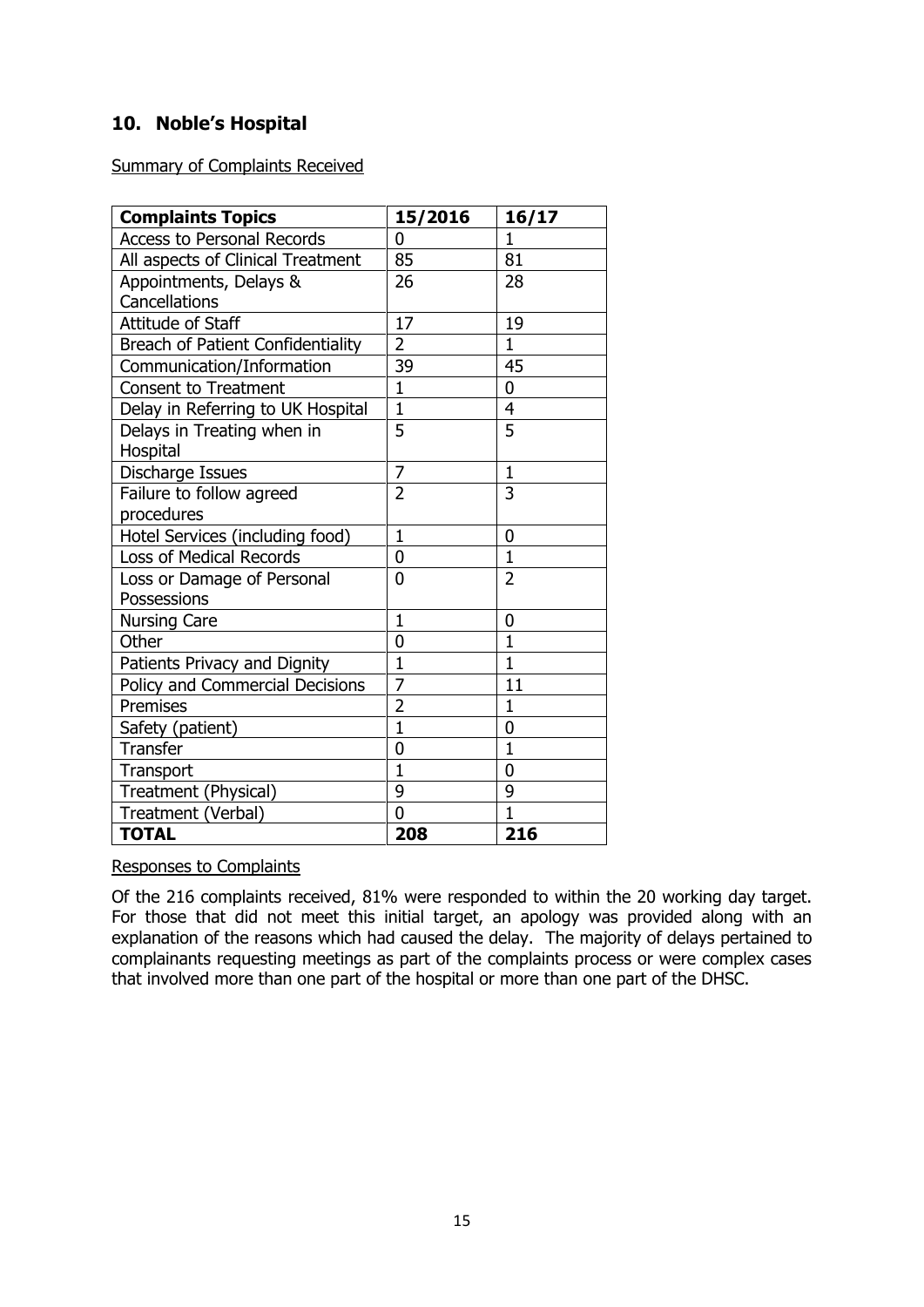### Examples of Action Taken

Below are some examples of actions taken:

| <b>Complaint Description</b>                                | <b>Actions/ response Summary</b>                                                                                                                                                                                                  |
|-------------------------------------------------------------|-----------------------------------------------------------------------------------------------------------------------------------------------------------------------------------------------------------------------------------|
| Unhappy with aspects of clinical care                       | Unreserved apologies offered that the<br>patient's symptoms had not yet resolved.<br>Meeting held and complainant advised<br>they were satisfied following the<br>meeting.                                                        |
| Complaint about all aspects of care - parent                | Apologies expressed for distress caused.<br>Clarified the actions taken by clinicians to<br>ensure robust communication between<br>hospital and UK                                                                                |
| Communication regarding child's return from<br>theatre.     | Meeting held with parents to discuss and<br>apologies given for breakdown in<br>communication from all staff involved.                                                                                                            |
| Communication regarding referral.                           | Sincere apologies offered for distress<br>experienced. Investigation demonstrated<br>referrals were dealt with within<br>timescales                                                                                               |
| Unhappy that planned operation was<br>cancelled day before. | Sincere apologies offered and<br>explanation for the reasons the<br>cancellation was unavoidable on this<br>occasion. Related to blood clotting issues<br>which need to be resolved before the<br>operation could be rescheduled. |

### Independent Review Body Referrals

During 2016/2017 reports were received from the IRB in respect of 6 complaints. These were noted and actioned as follows:

- Improvement actions have been taken around mental capacity, delirium dementia and the use of a particular medication. An audit of dementia has been completed and a hospital Delirium Policy was launched in May 2017. Proactive work continues to progress and improve the care of patients with delirium and/or dementia.
- The IRB made no specific recommendations for actions required by the hospital in respect of two cases.
- Improvement actions have been taken regarding GP referrals and appointment systems. A new Patient Information Centre is now in place, which continues to work to improve appointment management.
- One complaint was referred back to the hospital for local resolution.
- In one case the IRB concluded that the patient did not develop their problem whilst in Noble's Hospital, but made a recommendation for improving the quality and content of discharge letters. This continues to be developed as part of ongoing work to improve communications with other partners such as GP colleagues.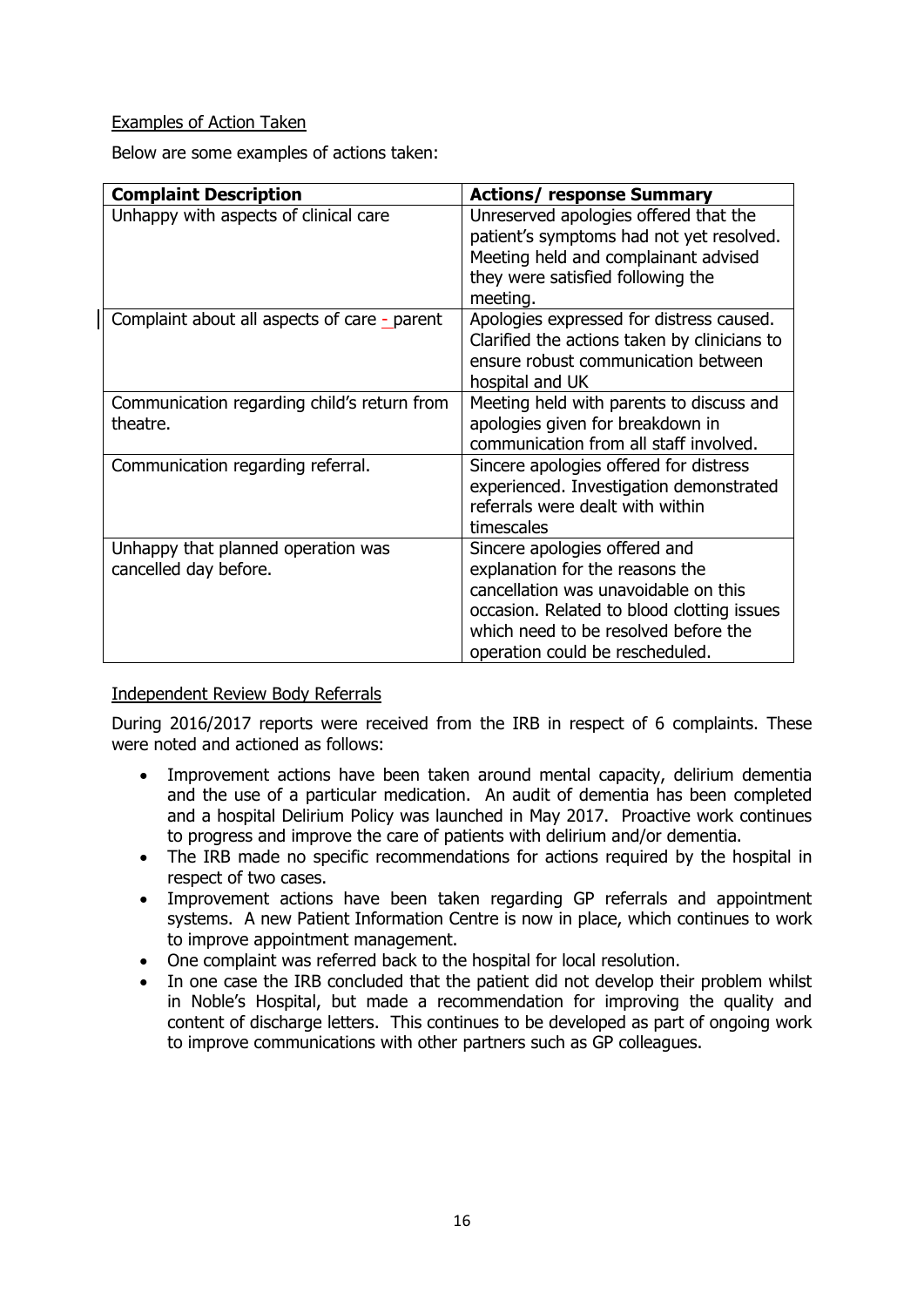### <span id="page-16-0"></span>**11. Mental Health**

Summary of Complaints Received

| <b>Complaints Topics</b>                                   | 15/16         | 16/17         |
|------------------------------------------------------------|---------------|---------------|
| Admission, transfer &<br>discharge arrangements            |               | 2             |
| Appointments<br>delay/cancellation outpatient              |               | 1             |
| Attitude of staff                                          | $\mathcal{L}$ | $\mathcal{P}$ |
| All aspects of clinical treatment                          | 11            | 11            |
| Communication/Information to<br>patient (written and oral) | 3             | 1             |
| Other                                                      |               | 8             |
| TOTAL                                                      | 18            | 25            |

Prior to 2015/16 mental health complaints were included in the Noble's Hospital statistics.

### Responses to Complaints

All 25 complaints received were responded to with an explanation and, where appropriate, an apology. 18 were responded to within the 20 working days required by the complaints regulations, 7 were extended beyond the 20 working days with the agreement of the complainant.

### Summary of Action Taken

21 of the complaints received required no direct action by the Mental Health Service other than to provide an explanation and reassurance to complainants. All complainants received detailed explanations regarding the care and/or service delivery they received and (where appropriate) an apology. One complaint related to Noble's Hospital and required comment from the Mental Health Service; this was provided within 1 day of the request.

One request for a change of a healthcare professional was actioned and two additional expenses allowances were approved to help facilitate a family visit in an out-of-area treatment.

### Independent Review Body Referrals

<span id="page-16-1"></span>During 2016/17 one new report was received from the IRB. There are, however, two complaints which remain ongoing from 2015/16. For one of those, a response was submitted to the IRB after the period covered by this report and a response is awaited. For the other report the IRB recommendations are being reviewed and responses will be submitted in due course.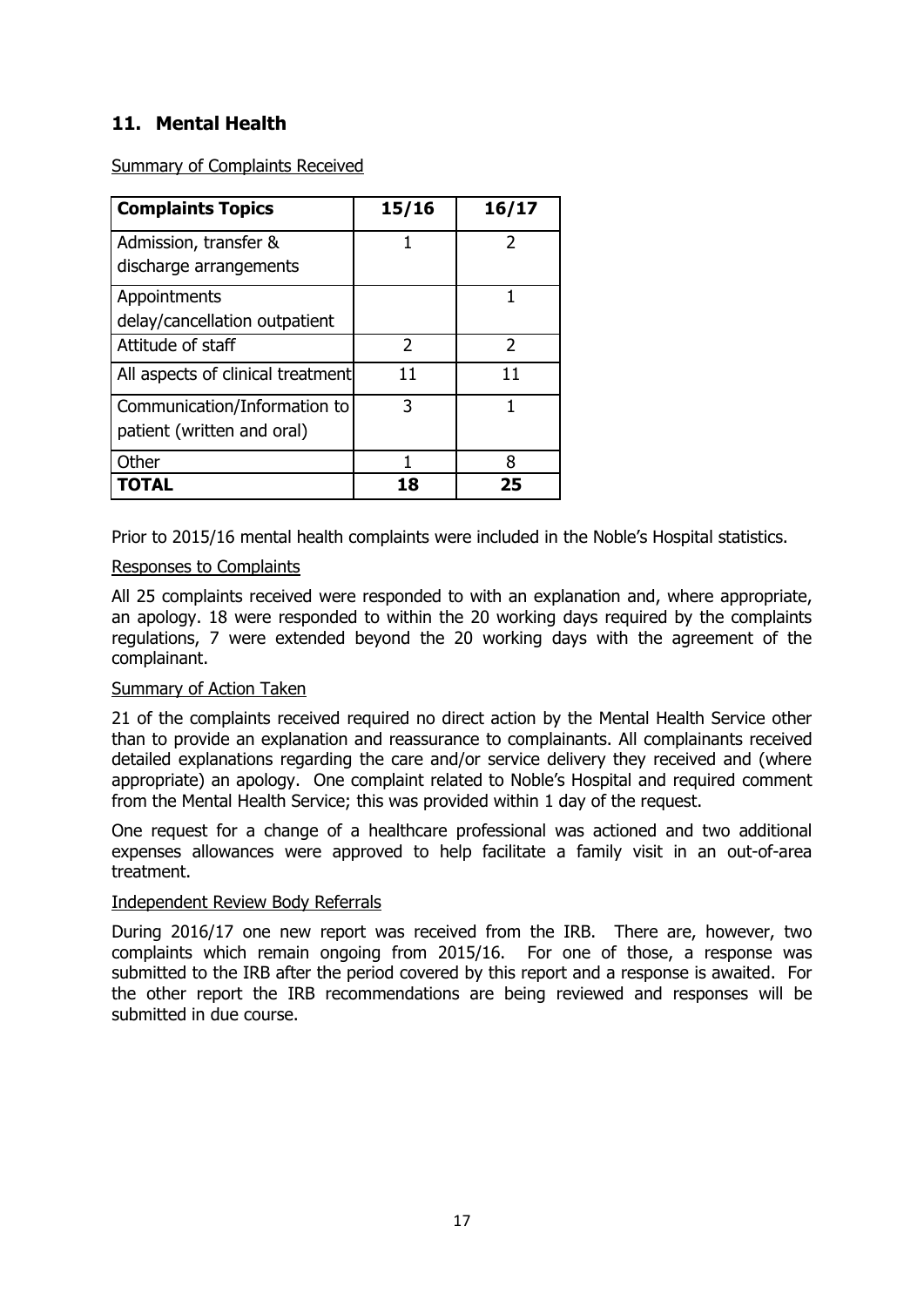# **12. Public Health**

There were no complaints received by the Public Health Directorate during 2016/17.

### <span id="page-17-0"></span>**13. Adult Social Care**

Summary of Complaints Received

| <b>Complaints Topics</b>       | 16/17 |
|--------------------------------|-------|
| <b>Conduct of Staff Member</b> | 3     |
| (Divisional)                   |       |
| <b>Conduct of Staff Member</b> | 1     |
| (Provider Service)             |       |
| Premises                       | 1     |
| Provision of Care (Divisional) |       |
| Provision of Care (Provider    | 1     |
| Service)                       |       |
| Service provision (Provider)   | 3     |
| Total                          |       |

2016/17 is the first year that this service has been included in the report. Prior to this the division submitted annual complaints returns as part of the cross Government complaints report.

### Responses to Complaints

Out of the 10 complaints received during 2016/17, 9 were responded to with an explanation and (where appropriate) an apology within the required 20 days.

One complaint required further investigation by an independent investigator at the time of this report. The complainant has been informed. The investigation was completed in September 2017 so will be reported in the next annual report.

### Summary of Action Taken

- Further details requested by the DHSC but the complainant did not respond, and the matter remained unresolved.
- The service provider organised additional training for their staff.
- One complaint regarding the Adult Learning Disability Service was fully investigated and accepted. Immediate, interim and long term measures were put into place which the complainant has accepted. The long term recommendation, that a review of Respite Services should be undertaken, terms of reference have been drawn up and an external reviewer has been commissioned.
- An 'occasional hours' staff member tendered their resignation and this was accepted.
- Following one case, there is now more communication with the school and the family concerned.
- In 2 complaints an immediate response was issued and no further action was required.
- A service provider paid for a breakage to resolve the complaint.
- An electrical fault was rectified and no further action was required.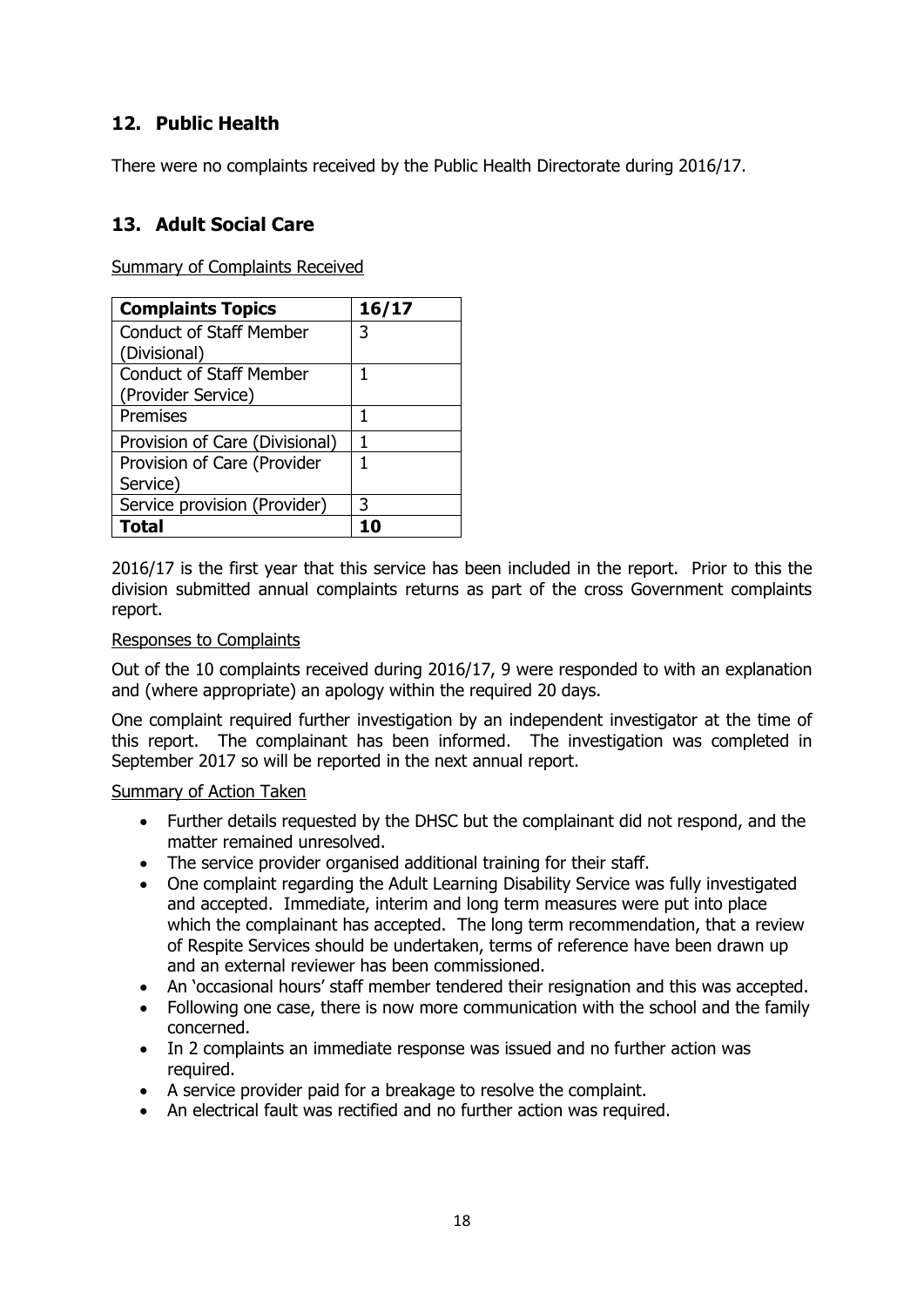# <span id="page-18-0"></span>**14. Children and Families Social Care**

2016/17 is also the first year that this service has been included in the report.

The complaints recording process in Children and Families is slightly different from that in other parts of the DHSC. Therefore, the reporting in this section is compiled differently.

### Summary of Complaints Received

22 complaints were made at Stage 1 (Local Resolution), with 7 on-going at the end of the reporting period.

6 complaints progressed to Stage 2 (DHSC Investigation), with 4 on-going at the end of the reporting period.

4 complaints progressed to Stage 3 (Further Investigation by an Independent Person) with 3 on-going at the end of the reporting period.

The broad categories for the complaints were as follows:

- Sharing information/breach of confidentiality (14%)
- Policies/procedures (7%)
- Social work processes (29%)
- Social workers/managers (43%)
- Service provision (7%)

### Responses to Complaints

47% of Stage 1 complaints were completed within the expected timescale of 1-14 days. Where this timescale was exceeded this was normally agreed with the complainants.

The main reason for exceeding the timescales was the large amount of information needing to be gathered and analysed. For example, one complaint required 8 interviews to take place, as well as the examination of extensive files and other documents.

Regarding the two Stage 2 complaints which were completed, one was concluded within the expected timescale of 28 days. The other took 90 days to complete, this was agreed with the complainant.

The Stage 3 complaint was completed within the timescale agreed with the complainant.

### Summary of Action Taken

In respect of the Stage 1 complaints examined there were a total of 37 different elements:

- $\bullet$  1 (3%) was partially upheld
- $\bullet$  4 (11%) were upheld
- 31 (83%) were not upheld
- $\bullet$  1 (3%) required no finding.

In respect of the Stage 2 complaints there were a total of 25 elements:

- $\bullet$  1 (4%) was partially upheld
- $\bullet$  13 (52%) were upheld
- 9 (36%) were not upheld
- 2 (8%) required no finding.

In respect of the Stage 3 complaint which was concluded, this was upheld.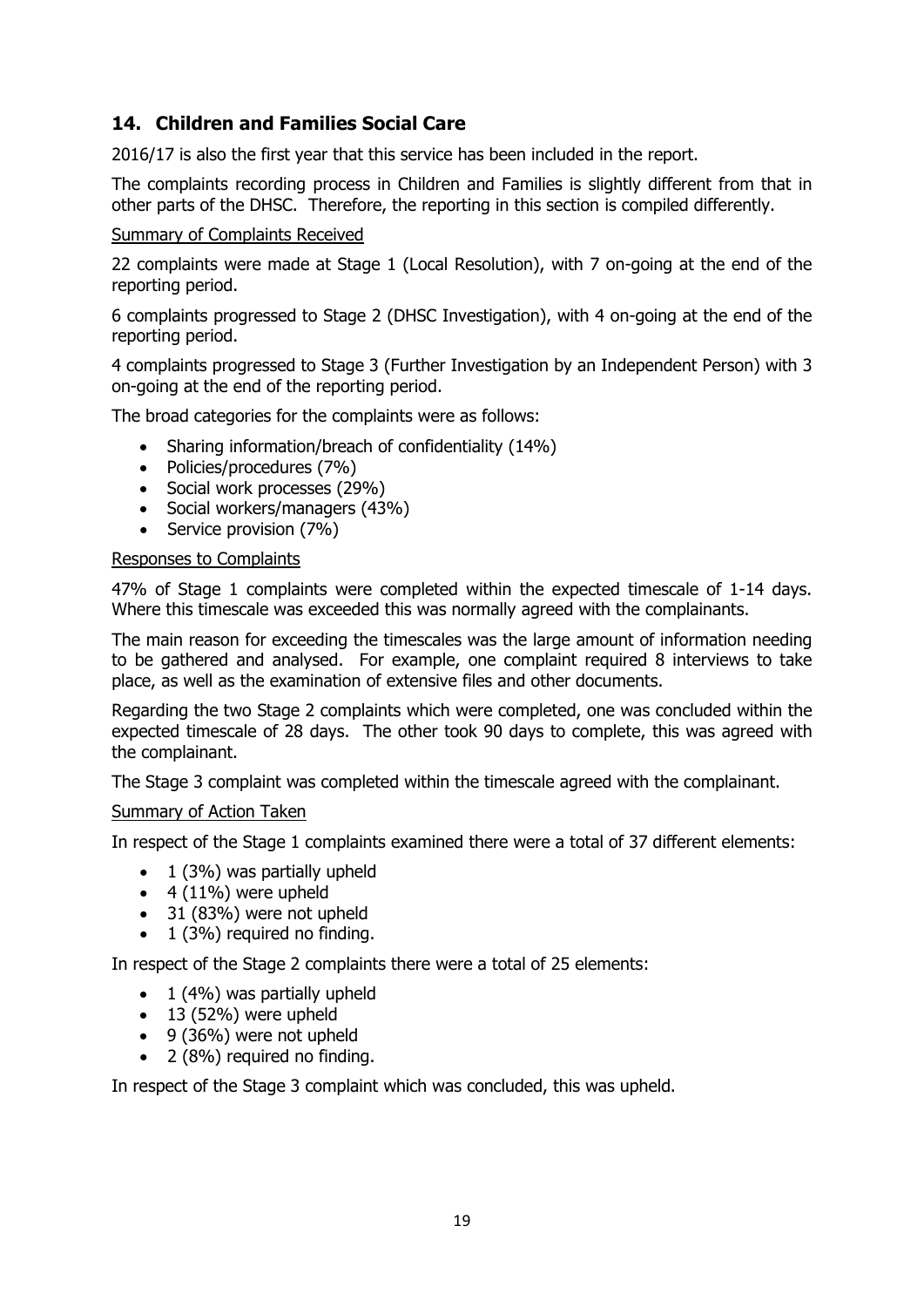Where complaints were upheld, additional guidance was provided to staff of the need to:

- meet face to face with the complainant prior to the investigation starting
- establish who has parental responsibility very early on so as to avoid any confusion between the parents and the subsequent miss-sharing of information.

Further guidance was also provided about the policies and procedures on the sharing of information. In addition, members of staff have undertaken refreshment training for dynamic risk analysis where appropriate.

In addition, there were two recommendations for practice policy changes. An updated policy for recording reviews/conferences has subsequently been drafted and has been circulated to all staff. Guidance on how better to engage with fathers is currently being drafted.